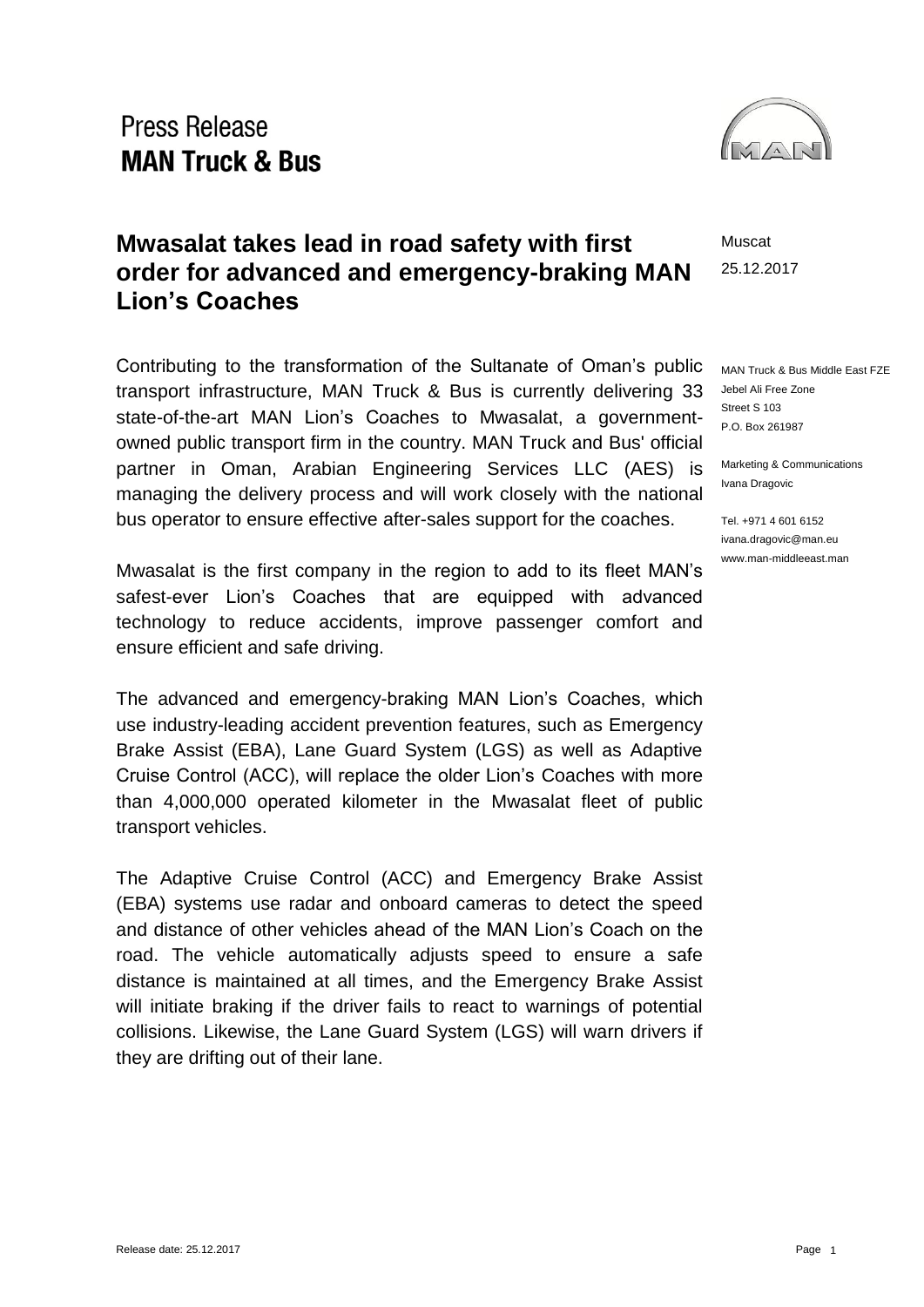# **Press Release MAN Truck & Bus**



"With the delivery of our safest-ever Lion's Coach, we have reiterated our commitment to supporting Mwasalat's vision of encouraging the use of public transport to reduce congestion in the Sultanate's roads by providing attractive, safe and environmentfriendly mobility services. The best-in-class Lion's Coach will drive greater value to the company as the vehicle provides excellent total cost of ownership. Moreover, the MAN Lion's Coaches are equipped with efficient safety technologies that will complement the government's efforts to improve road safety by bringing down the number of accidents involving heavy vehicles," said Franz von Redwitz, Managing Director, MAN Truck & Bus Middle East.

Commenting on the new milestone in their partnership with MAN Truck & Bus Middle East, Mohammed Saud Bahwan, Chairman, Arabian Engineering Services, said: "It is encouraging to witness the successful outcome of our collaboration with the region's leading commercial vehicle manufacturer. Our services have always been aligned with the Sultanate's vision of providing affordable, reliable and comfortable public transportation facilities for all nationals and residents in the country. An unprecedented achievement like this has reaffirmed our commitment".

In addition, Mwasalat also added 35 Lion's City buses to its fleet to overhaul the country's public transport infrastructure. Some of the state-of-the-art buses will be used on different routes in the capital city, while others will be used for airport services.

The Lion's City buses are already popular in several cities in the Middle East and around the world for their efficiency and economy. Owing to their high passenger capacity and low fuel consumption, the Lion's City buses are well known for being costefficient.

Ahmed Ali Al Bulushi, CEO of Mwasalat, said: "The addition of the new safest-ever MAN Lion's Coaches is part of Mwasalat's efforts to extend our services in order to enhance connectivity in Oman. Furthermore, the first order of buses contributes immensely to the Sultanate's 2017-2025 vision for public transport that envisages reducing cars on the road to ensure smooth commuting for the public and improving the environment by an extensive public transport network."